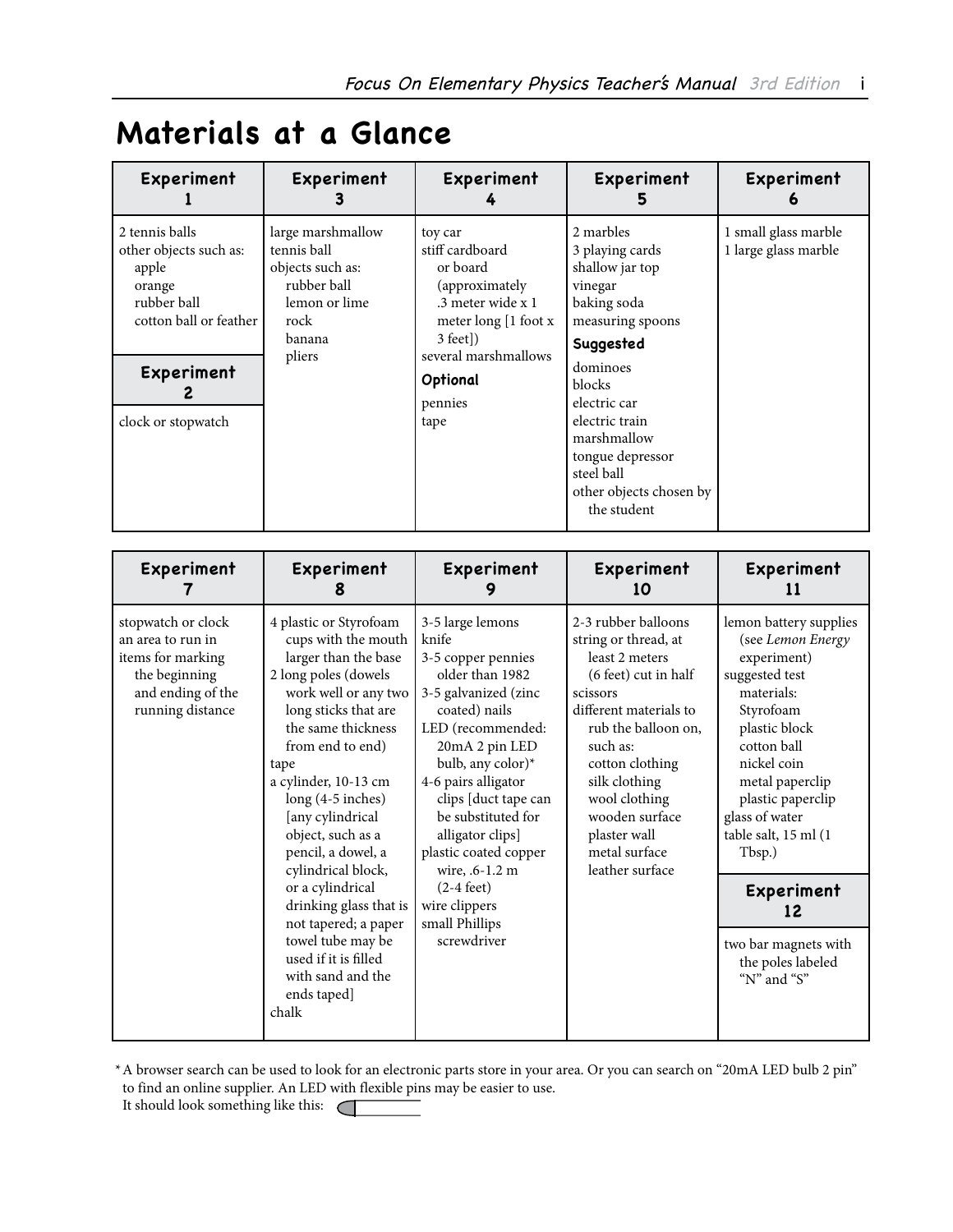## **Materials:** Quantities Needed for All Experiments

| Equipment                                                                                                                                                                                                                                                                                                                                                                                                                                                                                                                                                                                                                                                                                                                              | <b>Materials</b>                                                                                                                                                                                                                                                                                                                                                                                                                                                                                                                                                                                                | Foods                                                                                                                    |
|----------------------------------------------------------------------------------------------------------------------------------------------------------------------------------------------------------------------------------------------------------------------------------------------------------------------------------------------------------------------------------------------------------------------------------------------------------------------------------------------------------------------------------------------------------------------------------------------------------------------------------------------------------------------------------------------------------------------------------------|-----------------------------------------------------------------------------------------------------------------------------------------------------------------------------------------------------------------------------------------------------------------------------------------------------------------------------------------------------------------------------------------------------------------------------------------------------------------------------------------------------------------------------------------------------------------------------------------------------------------|--------------------------------------------------------------------------------------------------------------------------|
| alligator clips, 4-6 pairs [duct tape can<br>be substituted for alligator clips]<br>ball, rubber<br>balls, tennis, 2<br>clock or stopwatch<br>cylinder, 10-13 cm long (4-5 inches)<br>[such as a pencil, a dowel, a<br>cylindrical block, or a cylindrical<br>drinking glass that is not tapered; a<br>paper towel tube may be used if it is<br>filled with sand and the ends taped]<br>jar top, shallow<br>knife<br>magnets, bar, 2, with the poles labeled<br>"N" and "S"<br>marble, glass, small<br>marble, glass, large<br>marbles, 2<br>measuring spoons<br>pennies, 3-5 copper, older than 1982<br>playing cards, 3<br>pliers<br>poles, 2 long (dowels or any two long<br>sticks that are the same thickness<br>from end to end) | balloons, 2-3 rubber<br>cardboard, stiff, or board (approx<br>.3 meter wide x 1 meter long [1 foot<br>$x 3$ feet])<br>chalk<br>cotton balls<br>cups, 4 plastic or Styrofoam with the<br>mouth larger than the base<br>feather<br>items for marking the beginning and<br>ending of a running distance<br>LED (recommended: 20mA 2 pin LED<br>bulb, any color)*<br>materials, misc., to rub a balloon on,<br>such as:<br>cotton clothing<br>silk clothing<br>wool clothing<br>wooden surface<br>plaster wall<br>metal surface<br>leather surface<br>nails, 3-5 galvanized (zinc coated)<br>objects, misc.<br>rock | apple<br>baking soda<br>banana<br>lemon, 6-10 large<br>lemon or lime<br>marshmallow, large, several<br>orange<br>vinegar |
| scissors<br>screwdriver, small Phillips                                                                                                                                                                                                                                                                                                                                                                                                                                                                                                                                                                                                                                                                                                | string or thread, at least<br>2 meters (6 feet) cut in half                                                                                                                                                                                                                                                                                                                                                                                                                                                                                                                                                     | Other                                                                                                                    |
| toy car<br>wire clippers<br>Optional                                                                                                                                                                                                                                                                                                                                                                                                                                                                                                                                                                                                                                                                                                   | tape<br>wire, copper, plastic coated, .6-1.2 m<br>$(2-4 \text{ feet})$ or more                                                                                                                                                                                                                                                                                                                                                                                                                                                                                                                                  | an area to run in                                                                                                        |
| pennies                                                                                                                                                                                                                                                                                                                                                                                                                                                                                                                                                                                                                                                                                                                                | <b>Suggested Test Materials:</b>                                                                                                                                                                                                                                                                                                                                                                                                                                                                                                                                                                                |                                                                                                                          |
| Suggested<br>ball, steel<br>blocks<br>car, electric<br>coin, nickel<br>dominoes<br>train, electric                                                                                                                                                                                                                                                                                                                                                                                                                                                                                                                                                                                                                                     | paperclip, metal<br>paperclip, plastic<br>Styrofoam, 1 piece<br>table salt, 15 ml (1 Tbsp.)<br>tongue depressor                                                                                                                                                                                                                                                                                                                                                                                                                                                                                                 |                                                                                                                          |

\*A browser search can be used to look for an electronic parts store in your area. Or you can search on "20mA LED bulb 2 pin" to find an online supplier. An LED with flexible pins may be easier to use.

It should look something like this:  $\subset$